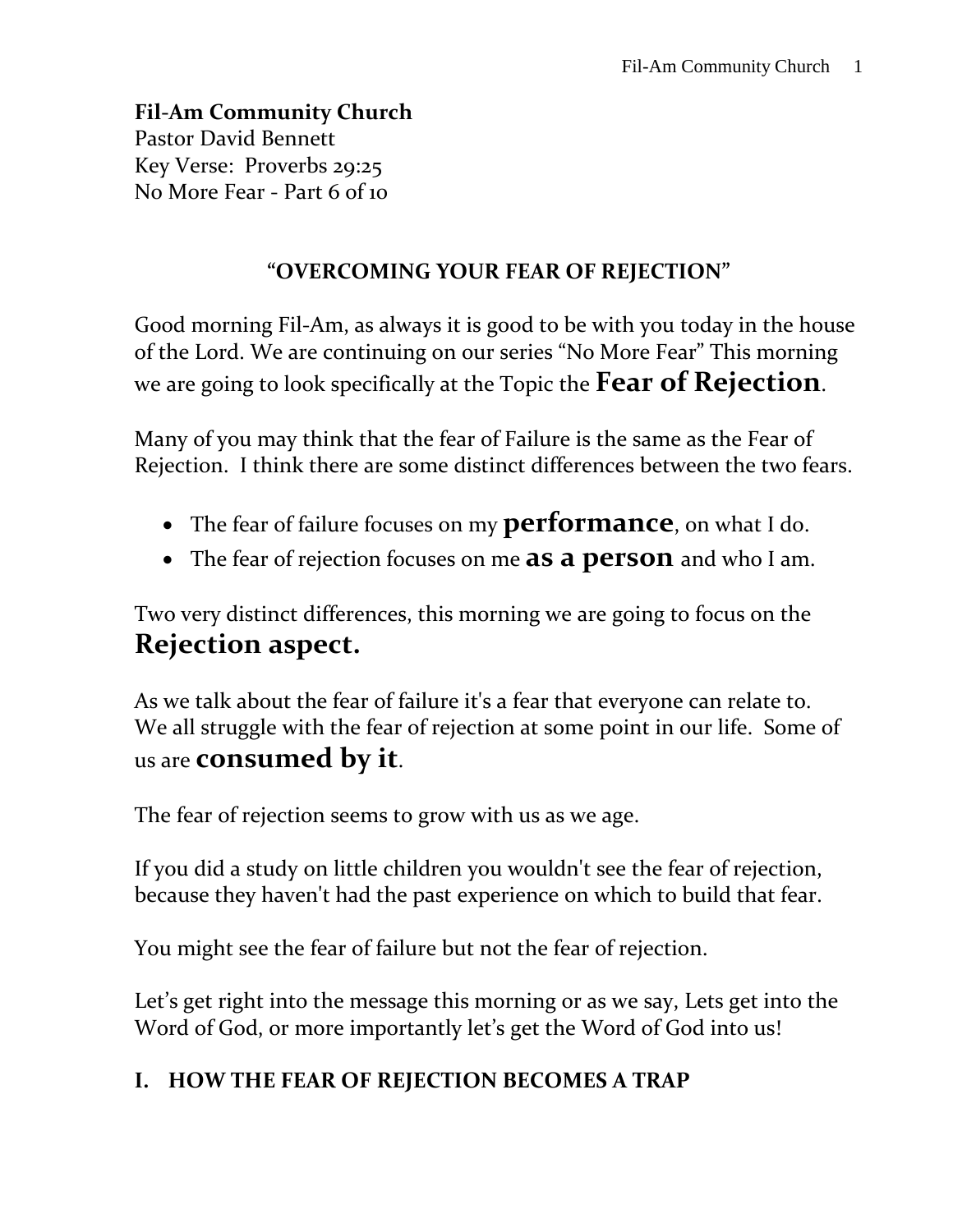Proverbs 29:25, "*The fear of man is a dangerous trap, but to trust in God means safety."*

How is the fear of man or the fear of rejection a dangerous trap? I've listed a few traps below, it's not conclusive, there are many more, but for time's sake we will only highlight a few today.

#### **1. The fear of rejection causes us to conform our life styles and our values.**

In order to avoid rejection we sometimes become chameleons with those around us.

We settle in whether it is through

- clothes or
- car or
- lifestyle or
- $\bullet$  even values

Values in what we believe because we don't want to be rejected for who we really are.

Many of you think this is only a kid's problem that happens in the adolescent years, where they seek the approval of social groups at school.

I use to think the same thing until I grew up and looked around and see the same pressure that those kids are under to fit in is still present as we grow.

It is sometimes even more pronounced and causes us to do some pretty stupid things and go some really bad places and put up with some really bad things just to fit in.

Has anyone ever fell trap to that?

# **2. The fear of rejection keeps us from speaking the truth.**

Many of us will lie or distort the truth in order to keep from being rejected or ostracized by other people.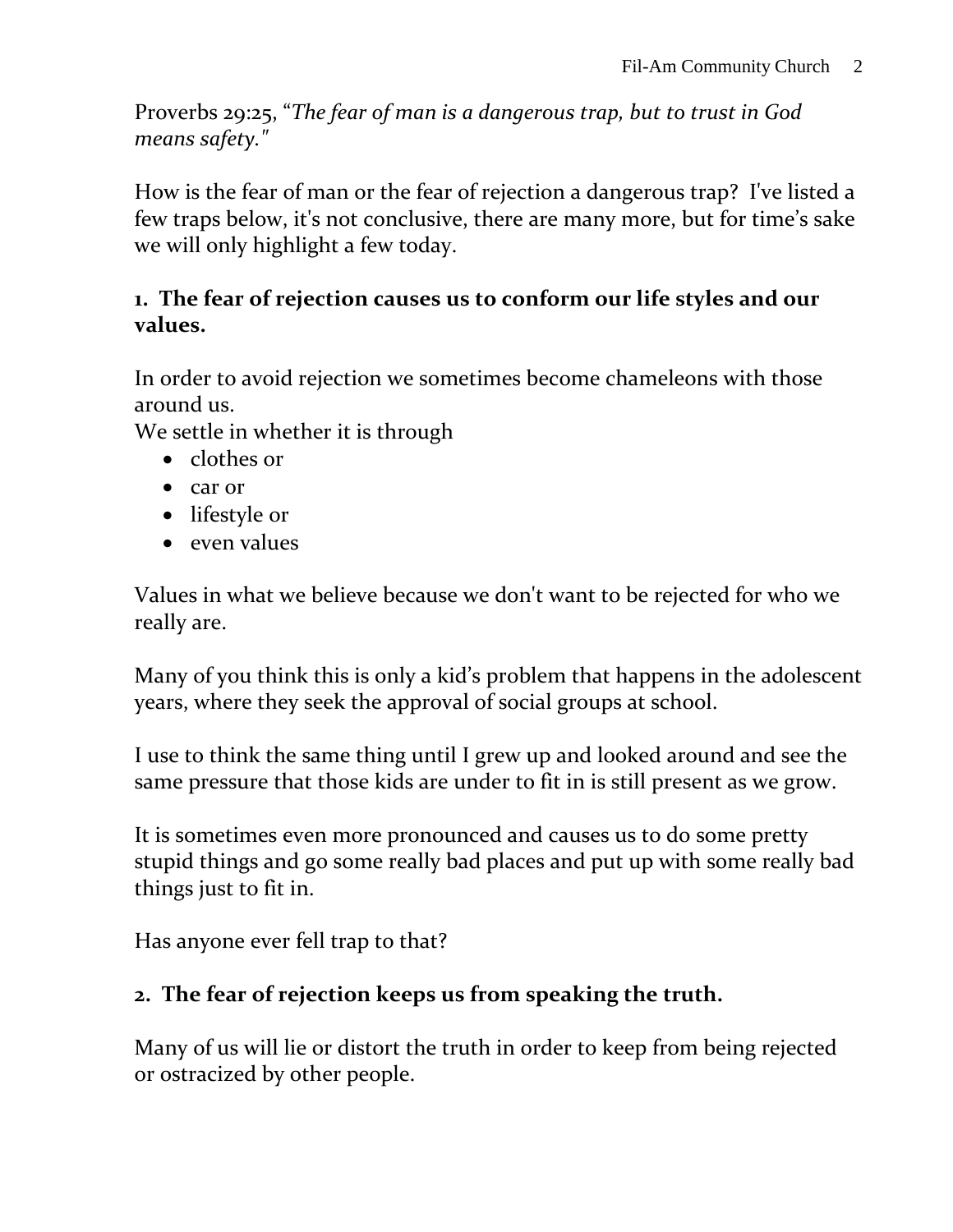Sometimes we become what we call spectators instead of getting involved or taking a stand for what we believe.

Saints I would like to let you know that by not taking a stand, **you just did**. Some of you get that, if you didn't look to your neighbor and see if they can help you out with that.

## **3. The fear of rejection prevents us from giving and receiving love.**

This is a biggie. Many people have shut down because they've been burned once and they don't want to be burned again. They fear the rejection so they don't give or receive love. Many marriages are like that. They fear the rejection of a spouse and so they shut down.

It is hard to reach a person that has a protective wall up around them, very similar to a turtle that withdraws into their shell at the first sign of trouble.

## **4. The fear of rejection leads to isolation, loneliness, and unhappiness.**

Because we fear the rejection of other people we build walls around us to protect ourselves rather than bridges to relate to one another.

This is the bottom line of rejection. It's an unhappy state, constant pressure to try to please other people. That's a miserable way to live life, wondering what other people are thinking of us. These people also tend to be very critical people. If they're critical they can reject other people before people can reject them.

When it comes to spiritual matters, how does the fear of rejection affect us spiritually?

#### **5. The fear of rejection silences our sharing about Christ and keeps us from spiritual maturity.**

Why don't people share about Jesus? Because they're afraid of other's response about them. It robs us of the courage that we need to share about the most important relationship that we have.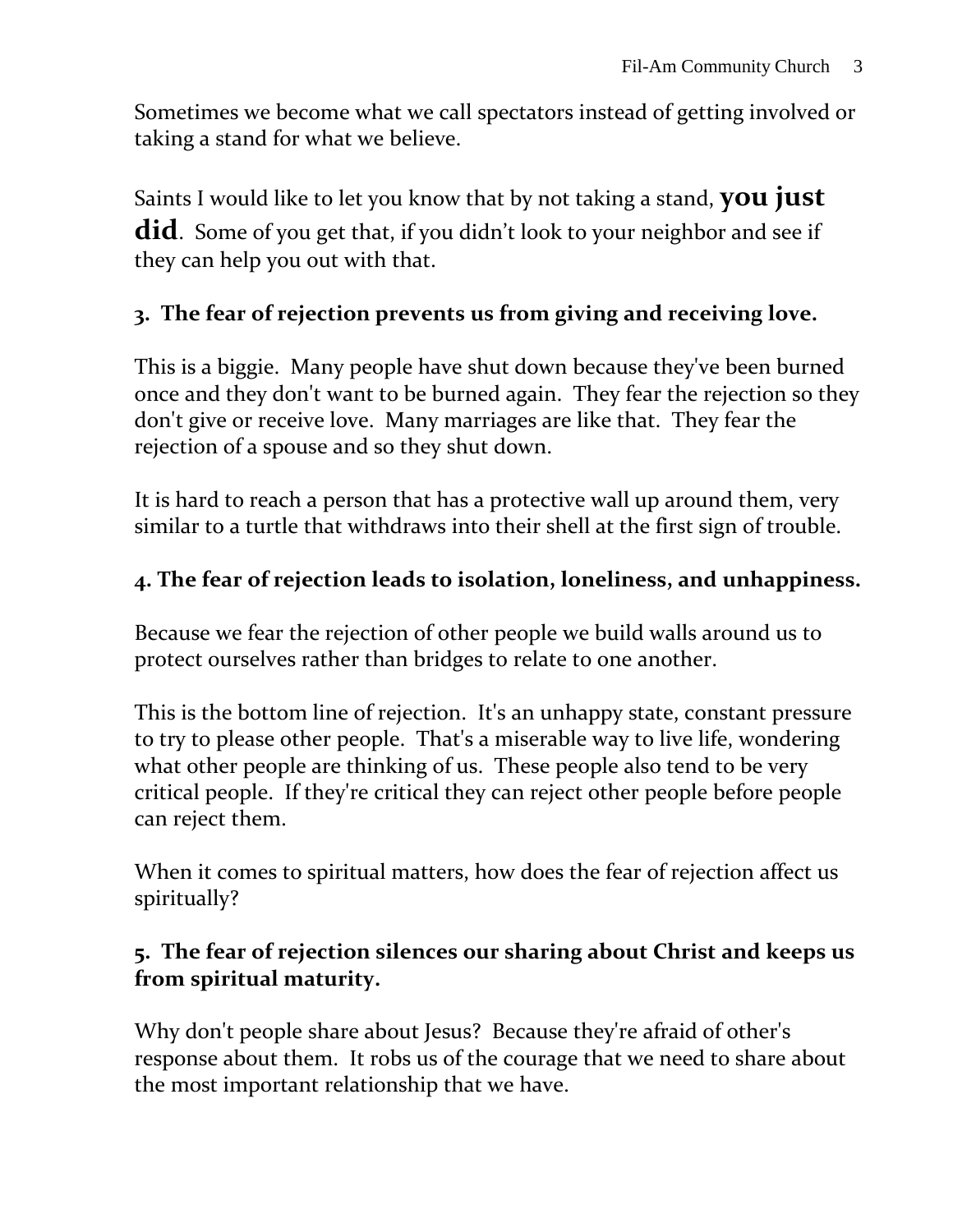I'm convinced that we spend far too much time turning our heads, wondering what other people are saying about **us** rather than focusing our head and our eyes on God.

OK enough of the down side of the Fear of Rejection, you can see it can cripple you and keep you from becoming all God would have you to be and steal the blessings God has in store for us, so let's take the **offensive** and see where we can take back that lost ground!

The first Action step is to realize and ….

## **1. FACE THE FACT THAT PEOPLE LET YOU DOWN.**

We place far too much value on the opinions of other people. We're shaped by their words and we're at time traumatized by what they may think of us.

God knew this and that's why He said this in Isaiah 51:12, *"The Lord says, `I am the one who comforts you, so why should you be afraid of people who die? Why should you fear people who die like the grass?'"*

People have their right to an opinion but why fear their opinion. They're going to die. And their opinion's going to die with them.

I think we can be affected by the rejection of other people but we don't have to be directed by it.

We can think about it but we don't have to allow it to control us or to consume us or to control us enough to mold our thoughts and opinions and feelings, in order to fit in.

Paul wanted to make this same thing clear as he wrote to the people in Galatia, found in Galatians 1:10 where he says, "*Do you think I'm trying to make people accept me? No. God is the one I'm trying to please*."

If I wanted to please people I would not be a servant of Christ I wouldn't be up here telling you all the things that are wrong in your life.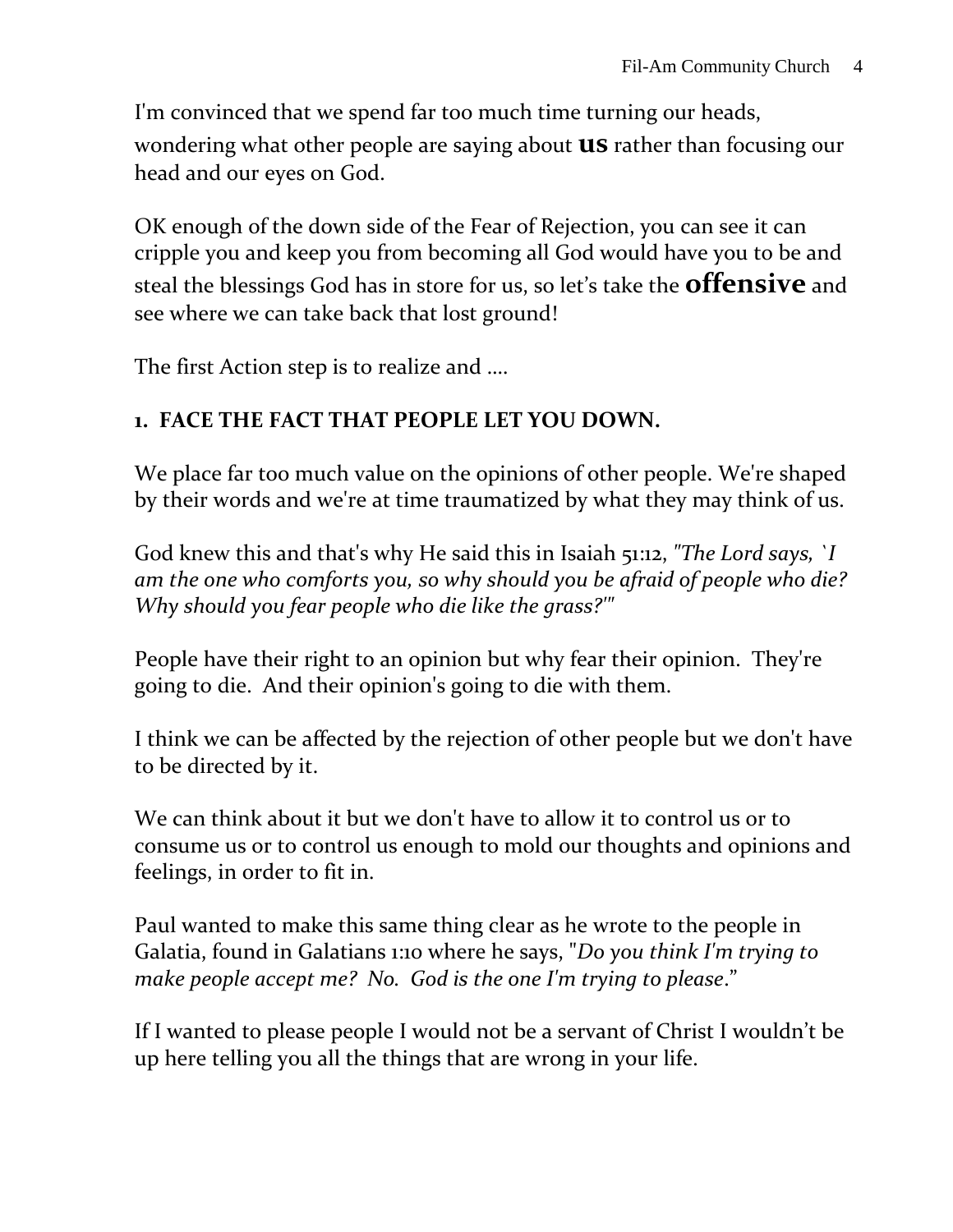People are vital to our existence but because they're only human they're going to let us down. They are not God; therefore we should not put our faith in them.

I've watched so many people both in and out of the church put their faith in a person, a pastor and they were devastated because that person let them down. Face it. People are going to let us down. Our faith is not in people. It's in God.

Put your trust in God:

- Nothing More
- Nothing Less
- Nothing Else!

Saints remember that people will not love you as much as you need to be loved.

Human love is conditional, inconsistent. If you're living to please other people you're setting yourself up for hurt and further rejection.

My goal in this sermon today is that you will understand what I have to say and be challenged by it to make changes in your life, not that you agree with me and are pleased by it.

That will never be my goal, as I have told you numerous times in the past, if I am doing my job correctly, I should be digging into areas of your life that you need to clean up, and not telling you everything is alright.

My goal is to please God by teaching His church to grow up, pick yourself up and dust yourself off and then get back in the fight!

I don't fear your rejection, I fear standing in front of the Lord on day and have to explain why I didn't warn you.

Too many times we lose focus, and tend to concentrate on the wrong fear.

 We fear people whose opinion is temporary rather than fearing God whose rejection is eternal.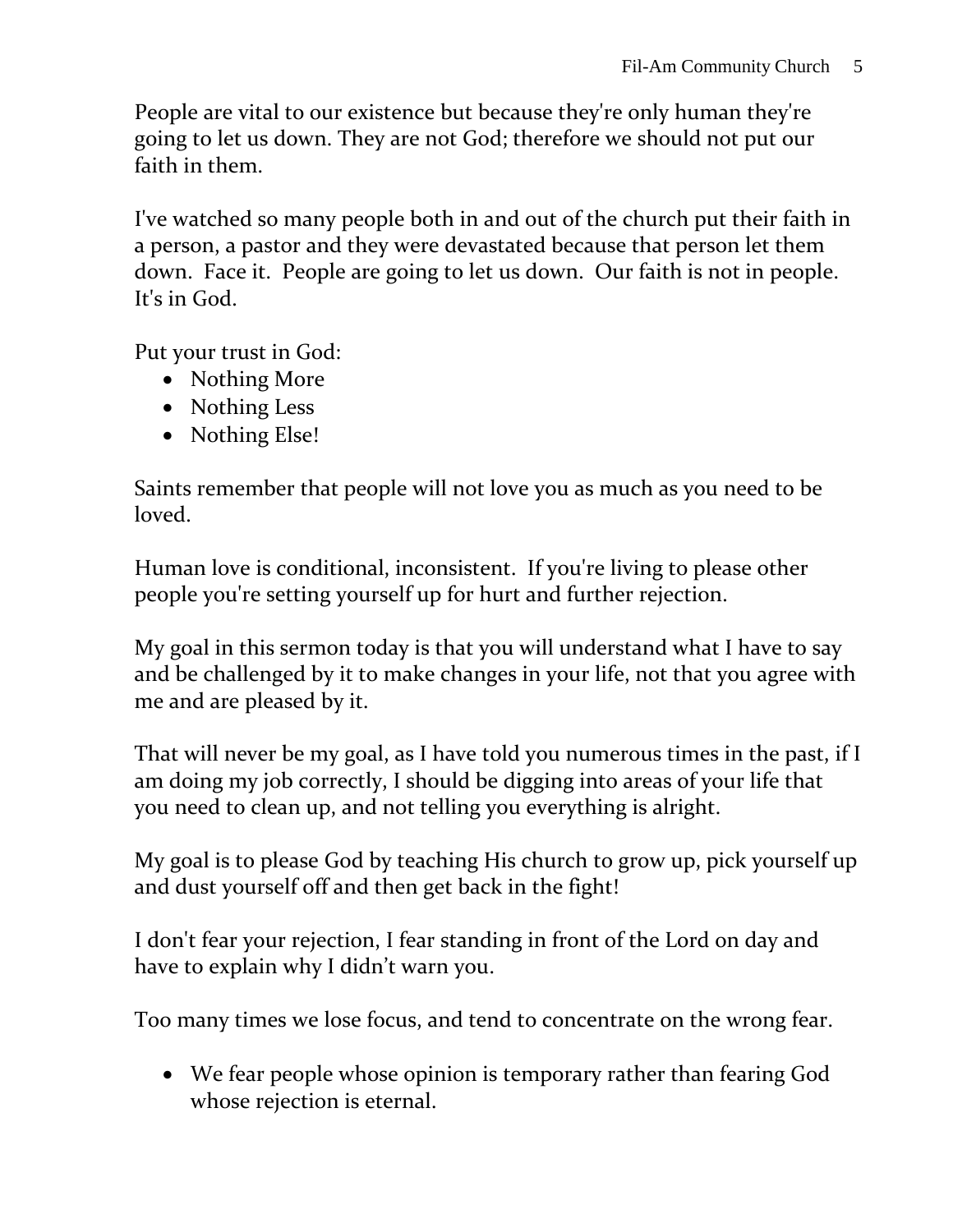- We spend so much time looking around thinking of what other people are going to say.
- We don't fear God's rejection and His rejection is eternal.

If you're checking out Christianity and trying to figure out what it's all about, the Bible tells us that someday there will be a point where God will separate the wheat from the chaff. He will reject those who don't know Him and we need to fear that, rather than fearing other people.

Matthew 10 *"Don't be afraid of people who can kill the body but cannot kill the soul. The only one you should fear is the one who can destroy the soul and the body in hell."*

Not a pretty verse. It would be one easy to pass over. Those of you who are believers, instead of fearing other people we need to fear God.

The next Action point is…

## **2. FOCUS ON HOW GOD SEES YOU**

Saints this is a very liberating truth, however it only works if you can embrace it.

When Napoleon's horse ran away and a lowly soldier caught him, and brought it back to him, Napoleon said, "Thank you, Captain."

The man at once packed his belongings, moved to the officers' quarters, and went to mess with them. The emperor had called him captain, and he was therefore a Captian.

We are all miserable sinners, but when we receive Jesus Christ, He calls us sons of God (John 1:12).

With that knowledge, let us then promptly pack our belongings and move into the higher life to which He has appointed us!

Things would be so much easier if we just **let go** and tried to focus on how God sees us and trust him vice what the world is constantly telling us!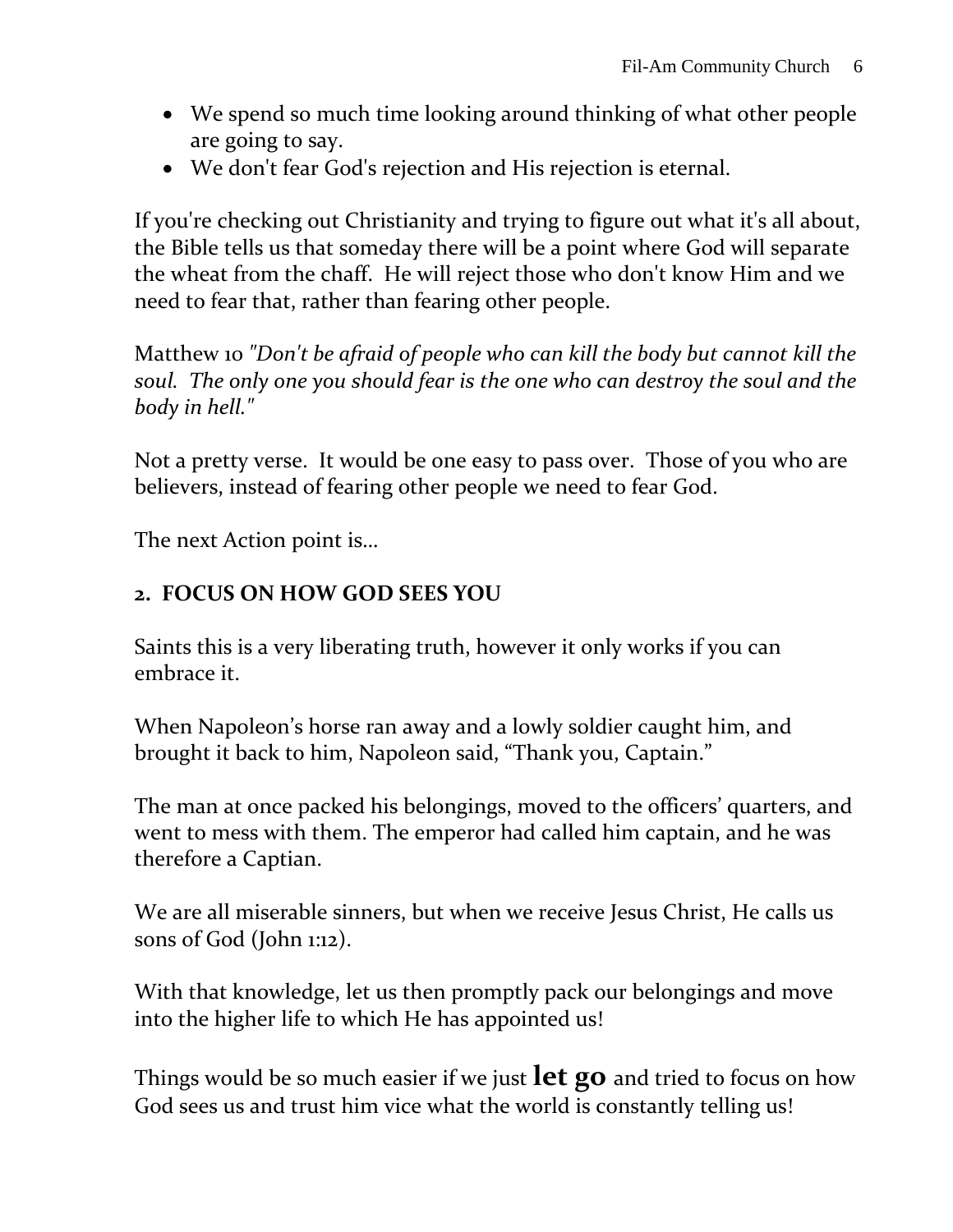In 1 Samuel, Samuel was asked by God to appoint the new kind of Israel. Saul had just been rejected and Samuel was directed to the house of Jesse.

When he goes to the house of Jesse, Jesse brings before him seven of his sons. As he does, Samuel looks at the tallest, the best looking, and the most handsome of the seven sons. He's thinking, "This must surely be the next king of Israel."

But look at what God says in 1 Samuel 16:7, *"The Lord said to Samuel, `Do not consider his appearance or his height, for I have rejected him. The Lord does not look at the things man looks at. Man looks at the outward appearance, but the Lord looks at the heart."*

#### **That's good news.**

This is the constant theme in the New Testament in the words of Jesus. Jesus doesn't care what people look like and how religious they look. He goes right after the heart.

That is the main difference between people and God. When people look at us, they look at us externally.

They look at our…

- Appearance
- $\bullet$  our homes,
- our position,
- our salaries,
- and our car.

God doesn't care about that. **He looks at our heart.**

You've been rejected in your life. Maybe because of something that people have no idea of what's going on in your heart and they haven't taken the time or the energy to find out.

The good news is that…

- God knows your heart.
- God knows your motive.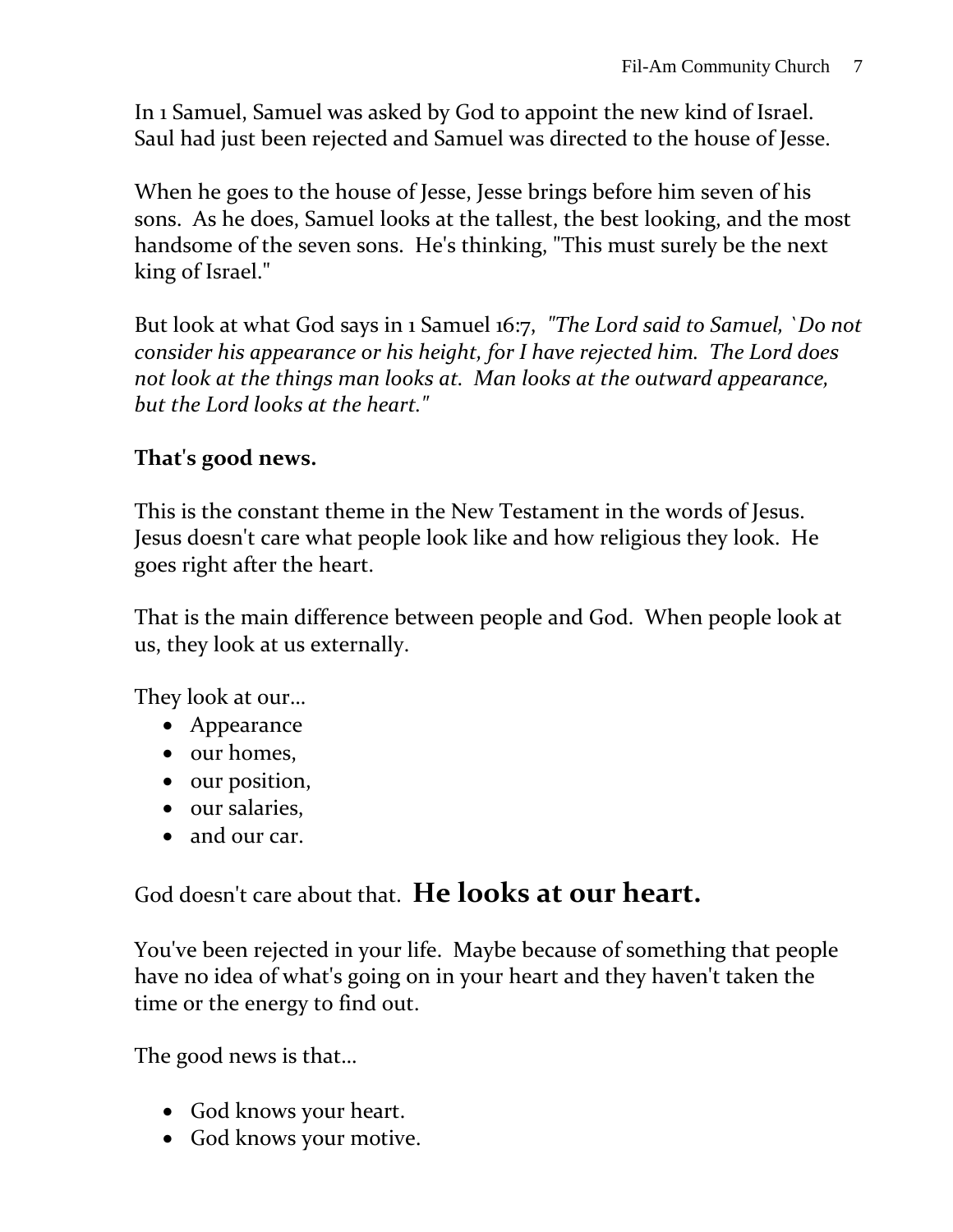God has a different way of evaluating us than people evaluate us.

That's a beautiful thing!

This leads us to our last Action point today which is….

## **3. FALL BACK ON GOD'S UNCONDITIONAL LOVE**

Mark Guy Pearse used to tell of the time he overheard one of his children admonishing the other child, "You must be good or Father won't love you." Calling the boy to him he said, "Son, that isn't really true."

"But you won't love us if we are bad, will you?" the boy asked. "Yes, I will love you whether you are good or bad," Pearse explained.

"But there will be a difference in my love. When you are good I will love you with a love that makes me glad; and when you are not good I will love you with a love that hurts me."

If you're sinking in the quicksand of rejection you've got to know that God can pull you out and set you on the solid ground of His unconditional love. But in order to do that, you have to **STOP** struggling because that makes you sink even faster, you have to **LET GO** and give it over to God.

1 John 4 *"This is what real love is: It is not our love for God; it is God's love for us in sending his Son to be the way to take away our sins."*

When I say unconditional love I know what goes through many of your minds, especially if you've been a believer for a while.

You go "Heard it!" I meet a lot of people who have heard about God's unconditional love, a lot of people who even theologically understand it.

But I haven't met many people that **know** it, that **embrace** it, that are able to fall back and know that God loves us not for what we do but for who we are.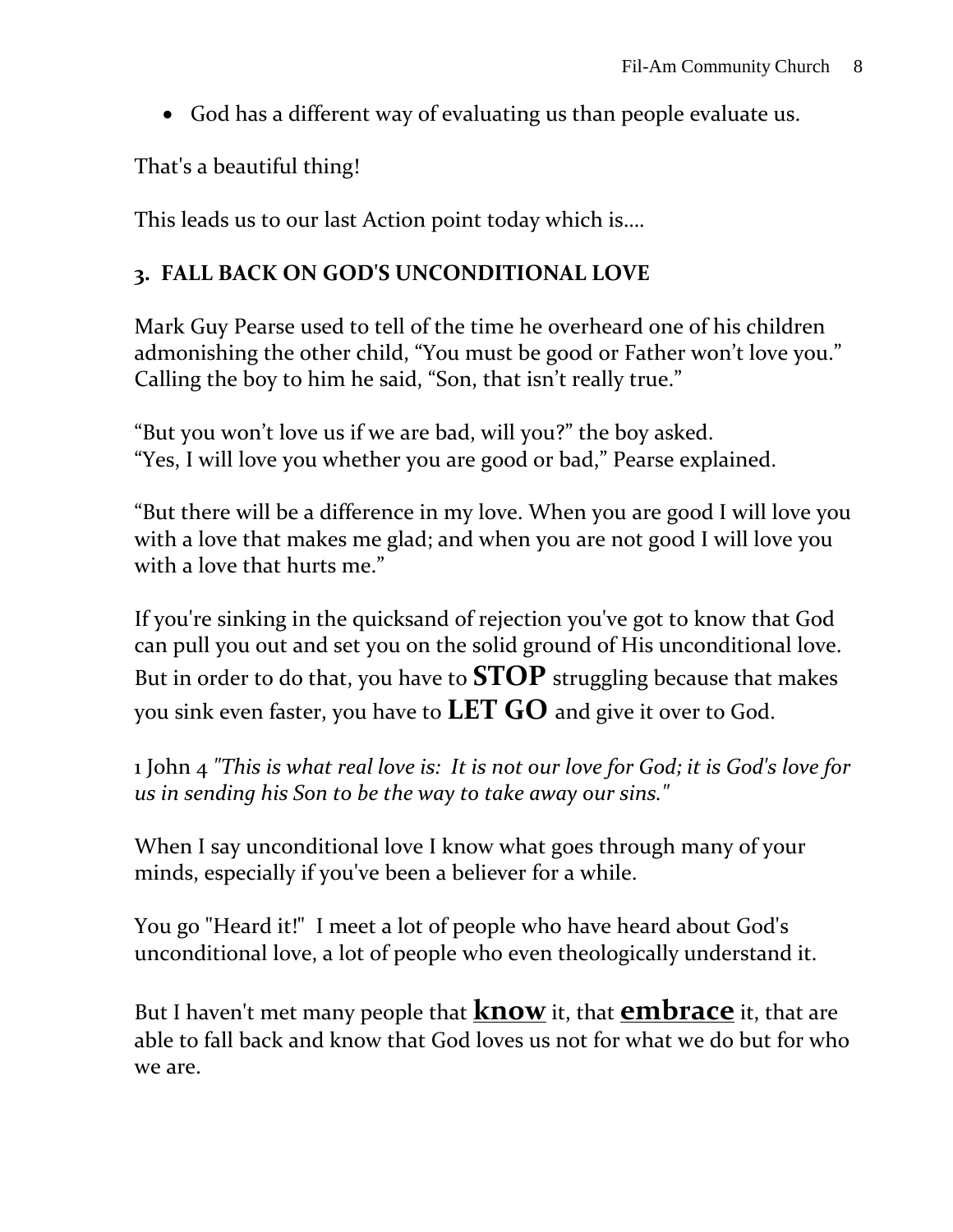There is a huge difference in **knowing of** and **knowing**! You can only truly know from experience.

It is only when you truly know His unconditional love and you fall back on it, it gives us liberty to live. It gives us freedom to live.

- Do you know it?
- Do you know God's unconditional love this morning?
- When you do your life will be radically different.

A young man, who was struggling to let the Lord have His way in his life, knelt to pray.

He had been advised to "**Let God** do the work for him." But as he was kneeling, he cried, "I want to let God have His way, but I can't."

The day before he had cut out of pasteboard the letters **"LET GOD"** and tacked them on the wall.

He rose from his knees and with a feeling of defeat and despair; he left the room and slammed the door with a bang, saying, "I can't "LET GOD.""

On his return to his room, he was startled to note that the slam of the door had loosened the letter  $\bf{D}$  on the word  $\bf{GOD}$ , causing it to fall to the floor, and changing the motto to **"LET GO."**

Falling to his knees he let Go and said, "I will Lord, I will Let go," and as he did, let go, it allowed God to take control.

# Saints what is **keeping you** form letting go today?

God is waiting for us to know His unconditional love.

- We can relax and be unconcerned about the rejection of other people and focus on His love.
- He's waiting for us to know it.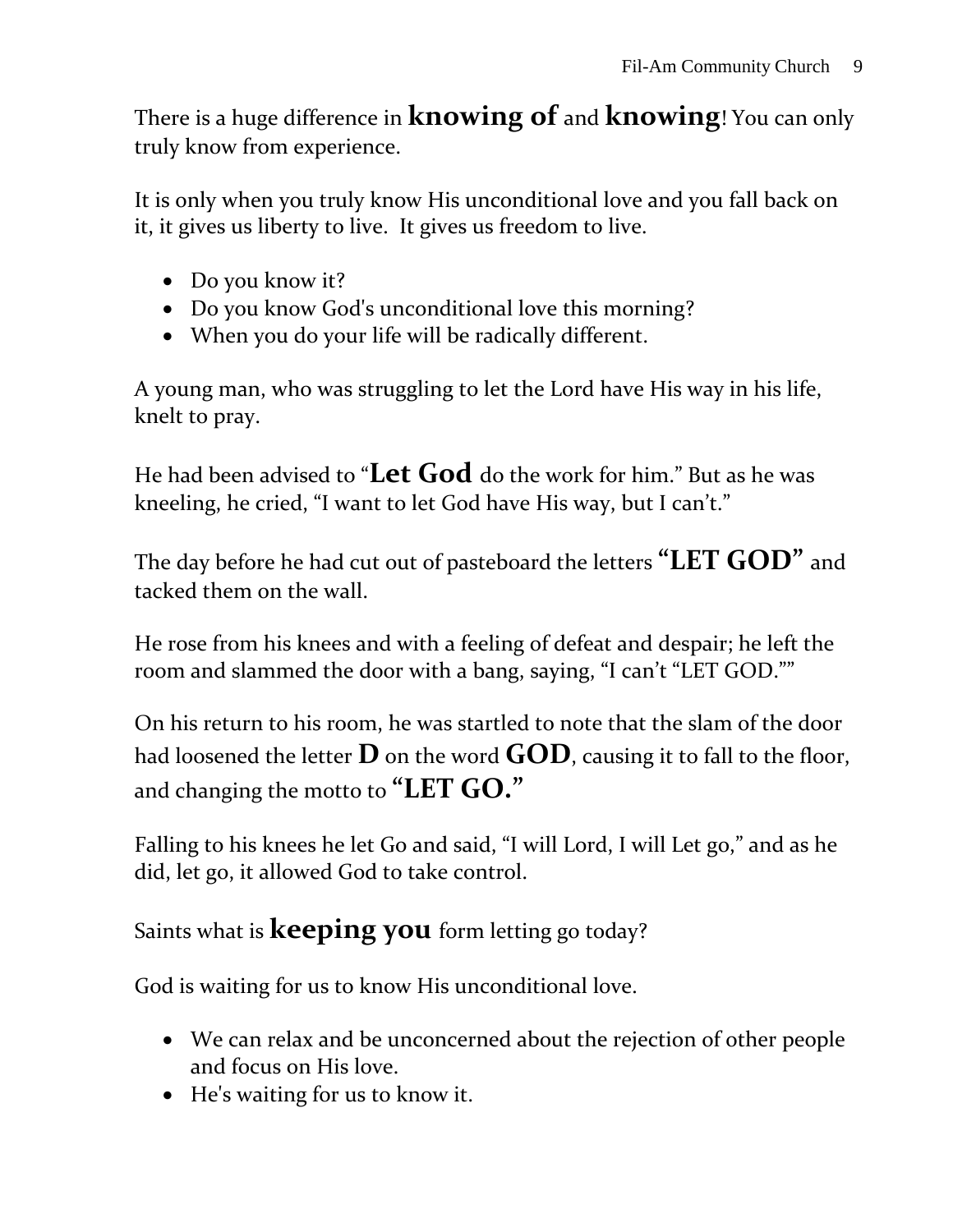• He's got the upper hand on us already because He knows everything about us.

Hebrew 4:13 *"Nothing in all creation is hidden from God's sight. Everything is uncovered and laid bare before the eyes of him to whom we must give account."* Nothing in all creation is hidden from God's sight.

It is only our struggle that keeps us from realizing that we should just relax in God's control.

I remember a story about a swimmer that said he learned to swim in his boyhood, but it was only this summer that I achieved complete mastery of myself in the water.

It seemed that for 30 years the boy had assumed that he must constantly struggle with the waters to keep from sinking.

It wasn't until one day an expert swimmer watched him for a few minutes and then cried: "Stop fighting the water and trust it to hold you up.

If you do then you can use your strength and finally get somewhere."

Under this new direction a few moments of trial and error was able to convince me he was right.

The swimmer lay flat in the water without moving hands or feet and realized to his delight, that the water in fact held him up.

With that new discovery he then struck out, using his strength to forge ahead.

What a revelation! Why didn't someone tell me that years ago?

Saints so many people constantly struggle to be Christians, just like this swimmer struggled with the water, when if they would only trust Christ and **LET GO** they would realize they could be kept.

When we live to please an audience of one, God's love crowds everyone else out and we are totally accepted by Him.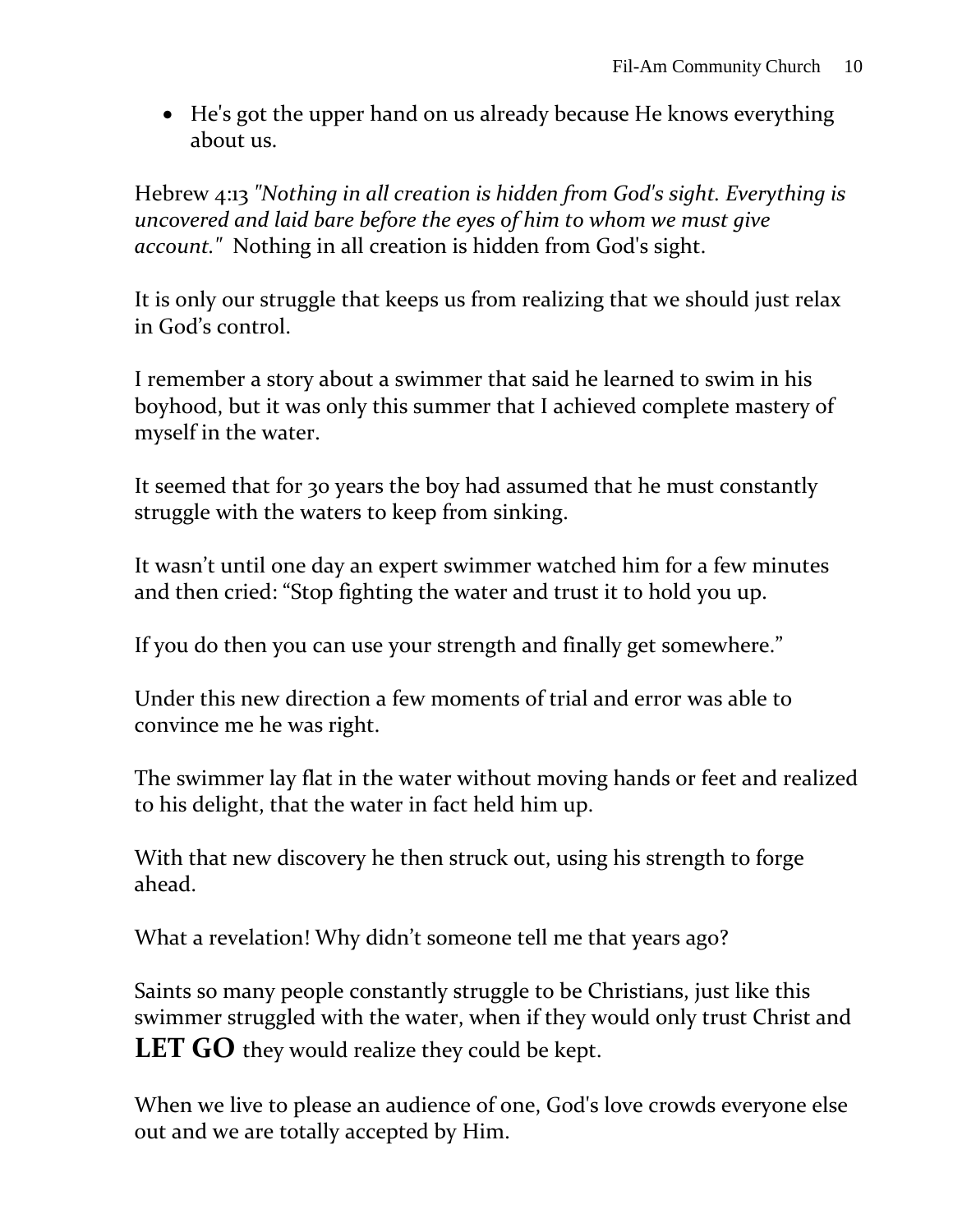In the summer Olympics in Barcelona I was touched by an event that took place in the life of Derrick Redman. He was a runner for Great Britain. He tried to make it in the 1988 summer Olympics and he was injured and he had to make a decision, "Do I go through all the work for four more years to get to the 92 Olympics?"

He did and was in the semifinals of the men's 400 meter race. He's in one of the center lanes. He's destined to win and will probably have a shot at a medal.

At this point we will look at the video of the race…

<http://www.youtube.com/watch?v=r-Yn4b9iClE>

Out of the blocks he's leading the pack with 100 yards from the finish line he pulls a hamstring and falls painfully to the ground.

- As the crowd watches the rest of the race he picks himself up and begins to limp.
- He knows he's not going to win but he wants to finish.
- People are coming at him and trying to help him but he keeps pushing them off.
- All of a sudden there is a commotion in the crowd and a man is coming out that the security guard is no match for.
- He busts through and runs on to the track.

It was Jim Redman, Derrick's father. As he came alongside his son and put his arm around him Derrick collapsed and his dad whispered to him**, "You don't have to do this alone son."** 

And they walked together to the finish line.

After the race Derrick Redman was interviewed and he said "My father was the only person who could have helped me, because he understood everything that I had been through."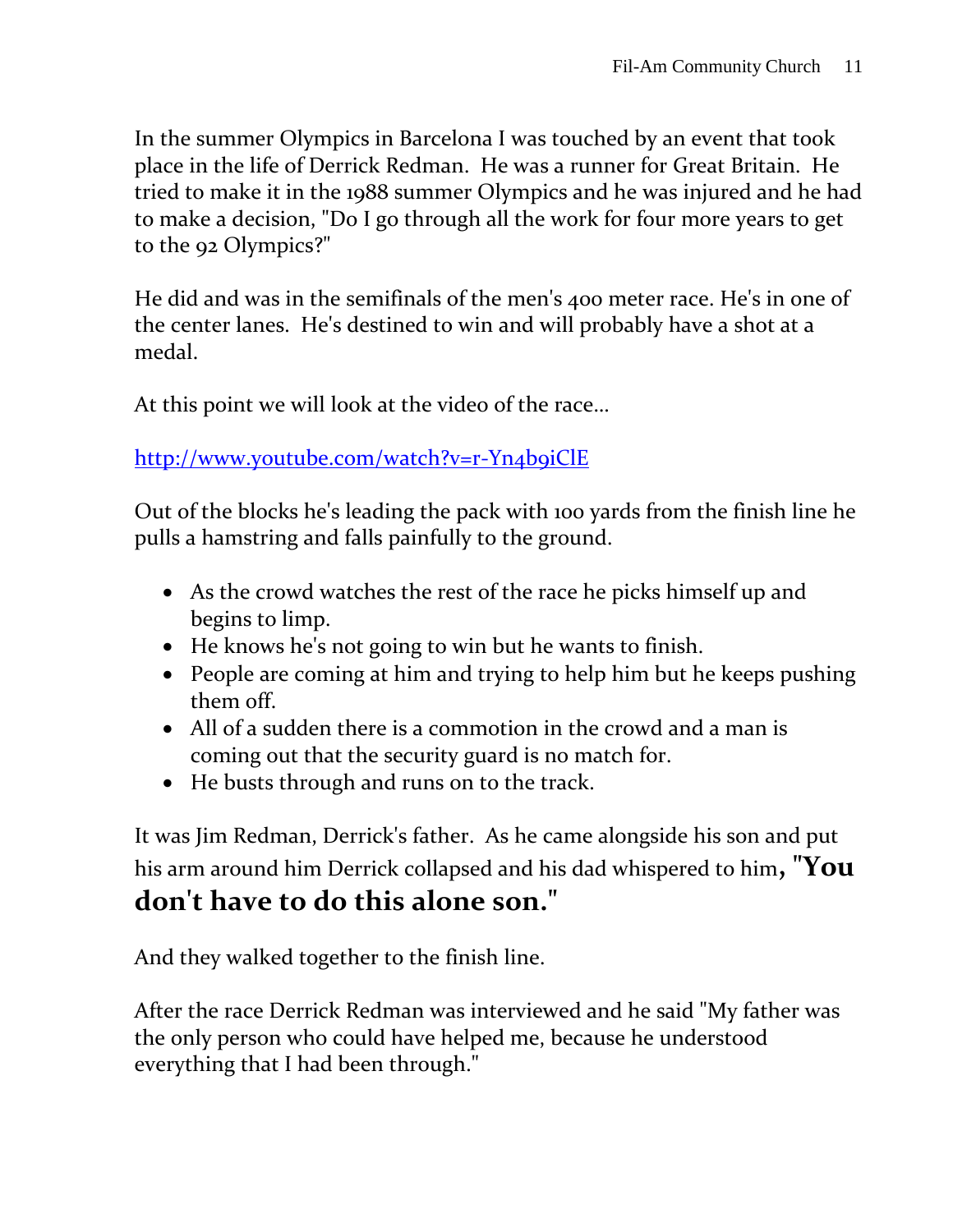I think we're a lot like Derrick the runner. You and I are around a lot of people who are watching how we live and how we preform, but only our heavenly Father really understands everything about us.

- He wants us to **forget the crowds**
- and **embrace** Him and His approval
- and His **unconditional** love as
- He **walks with us** to the finish line.

Saints you need to understand that we will never be able to finish the race on our own!

What is keeping you from **Letting Go?**

What is keeping you from **Letting God?**

I challenge you to allow **God's love** for you to crowd out the opinions and the desire to please other people.

- Other people will let you down.
- Focus on how God sees you which is so very different from the world.
- Fall back on His unconditional love and focus your eyes on Him.

As always the opportunity to let God reign supreme in your life is waiting for you to answer the call.

Stop playing games and trying to make it a spectator sport, step up, to the plate, don't let fear of rejection keep you from the blessing God has in store for you.

Let us pray…

Father God thank you for seeing us in a way that is so different that the world sees me.

I pray that today I would learn to take our eyes off other people and start focusing on you. Thank you that your love is not performance based, but